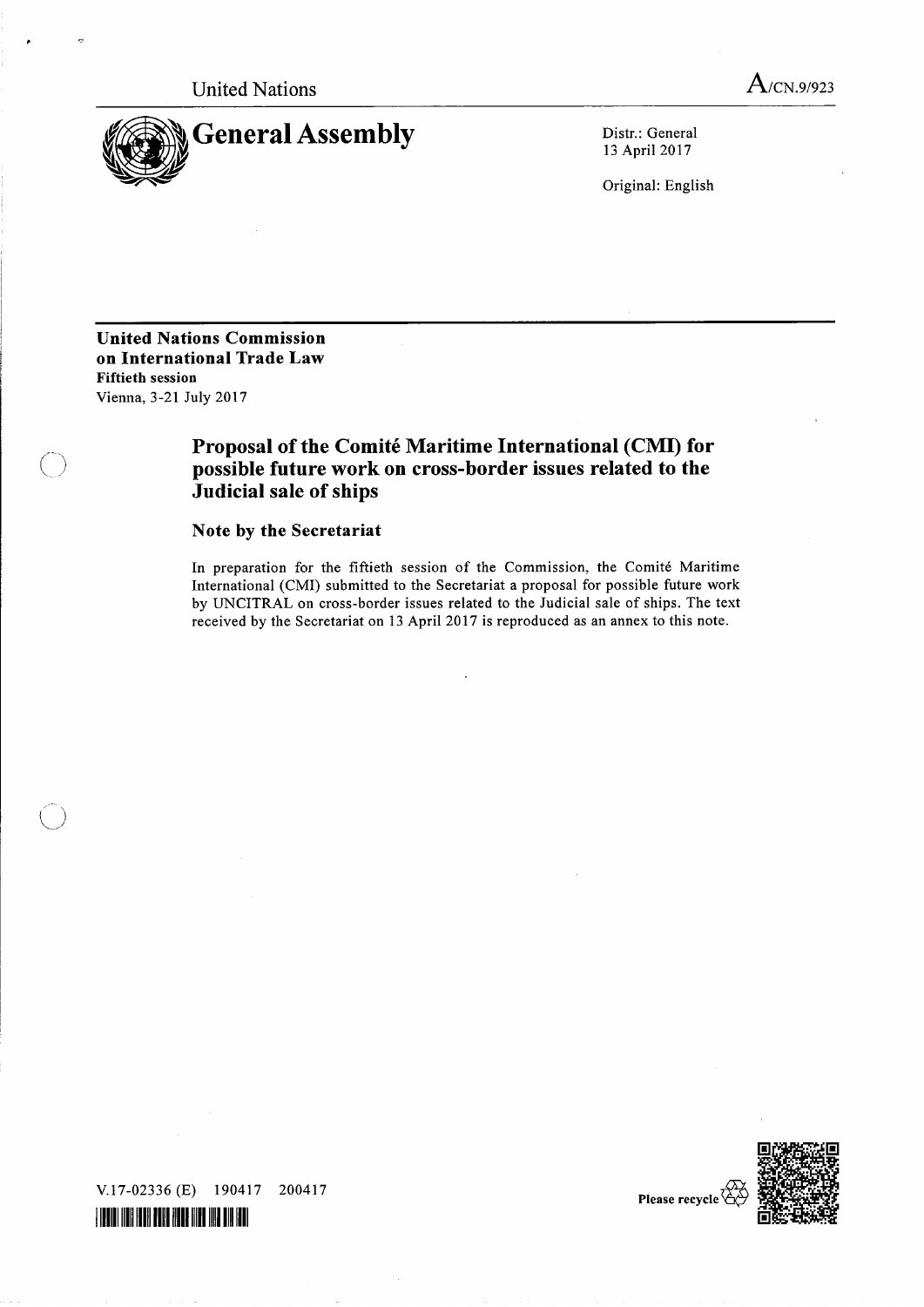### Annex

## Proposal of the Comite Maritime International for possible future work on cross-border issues related to the Judicial sale of ships

## 1. Introduction

The. Comite Maritime International (CMI) has been in existence since 1897 when it was formed by a number of far sighted representatives in both government and business who were dedicated to seeking to achieve uniformity in international law in relation to shipping. The object of CMI, as enunciated in Article 1 of its Constitution, is:

"... to contribute by all appropriate means and activities to the unification of maritime law in all its aspects. To this end it shall promote the establishment of national associations of maritime law and shall cooperate with other international organizations."

There are over 50 National Maritime Law Associations (NMLAs) around the world who are members of CMI.

#### 2. Background to the Judicial Sales project

Following on a paper given by Professor Henry Li of China in 2007 which drew attention to problems arising around the world from the failure to give recognition to judgments in other jurisdictions when ordering the sale of ships, the Executive Council of CMI proposed that an International Working Group (IWG) conduct a preliminary study of the issues in relation to the Judicial Sale of Ships.

#### 3. The draft international instrument

The work which has been done by CMI commenced with a detailed Questionnaire being sent to the Maritime Law Association members of CMI, the results of which were discussed at a Colloquium held in October 2010 in Buenos Aires. Members of IWG summarized the responses which had been received at that time from 19 Maritime Law Associations. Since then at subsequent meetings of CMI, the topic has been discussed and a draft international instrument prepared at numerous meetings including the Beijing Conference in 2012, the Dublin meeting of 2013 and the Hamburg Conference of 2014 where a draft instrument was completed, and approved. The proposal for approval of the final text of the draft international instrument was made by the China Maritime Law Association at the CMI Assembly in Hamburg in 2014. The proposal was supported by 24 acceptances with two abstentions and no vote against. The 24 acceptances comprised the national Maritime Law Associations of Argentina, Australia, Belgium, Canada, China, Denmark, Finland, France, Germany, Greece, Ireland, Italy, Japan, Malta, the Netherlands, New Zealand, Nigeria, Norway, the Republic of Korea, Spain, Sweden, Switzerland, Turkey, the United Kingdom of Great Britain and Northern Ireland and the United States of America. The two abstentions were the national Maritime Law Associations of Brazil and Poland. Throughout its preparation it received widespread support from delegations.

It was felt that a simple, largely procedural, international instrument addressing the recognition of foreign Judicial sales would fill a gap left open by the International Convention on Maritime Liens and Mortgages, 1993, the International Convention Relating to the Arrest of Sea-Going Ships, 1952 and the International Convention on the Arrest of Ships, 1999, and meet the commercial needs of the industry.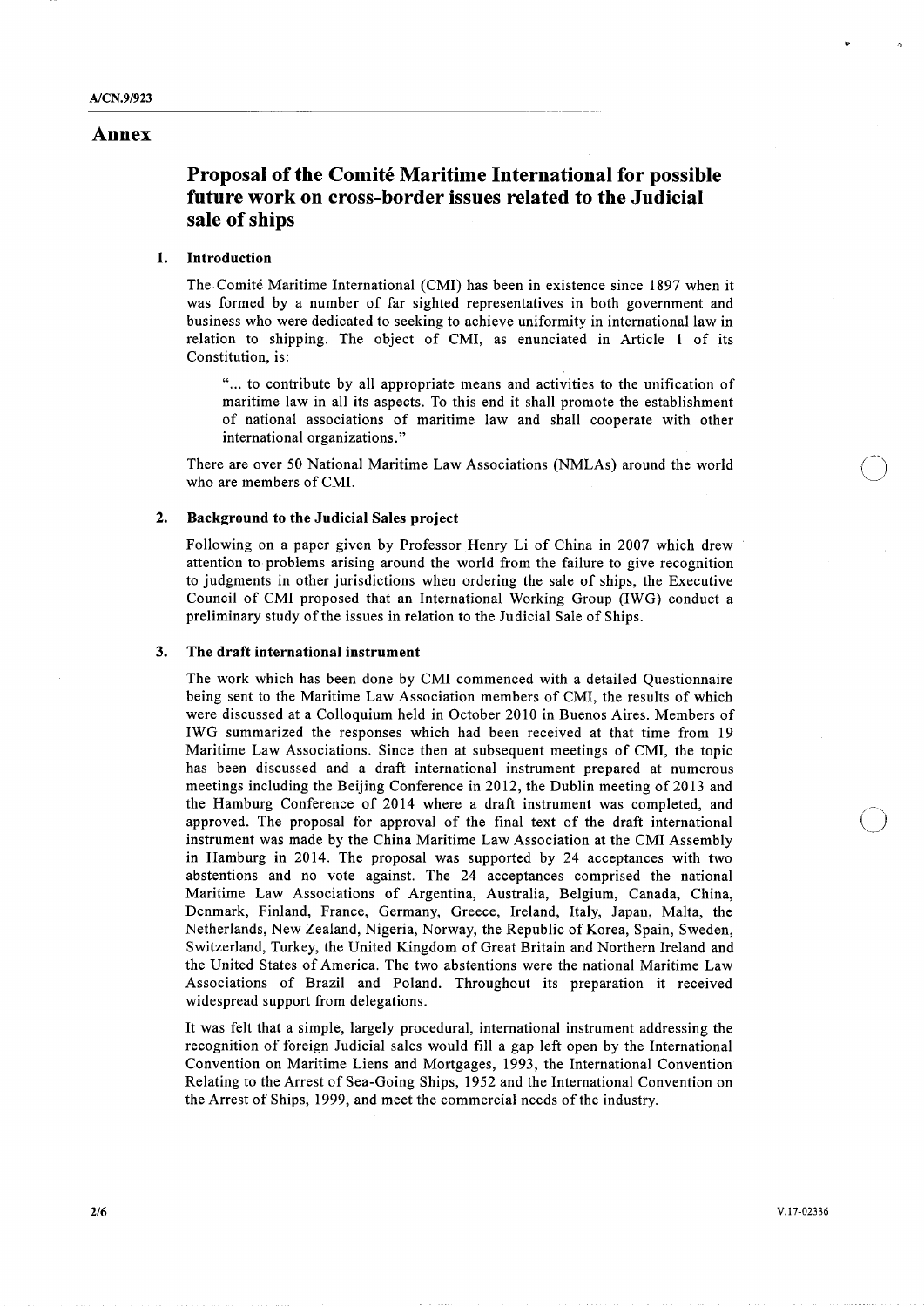#### 4. The prevalence of Judicial Sales

While there has been no exhaustive compilation of data on the number of ships sold by way of Judicial sale, the data from four significant maritime jurisdictions in Asia (Republic of Korea, China, Singapore and Japan) show that, during the period 2010-2014, more than 480 ships were sold by way of Judicial sale per year in those countries. It follows that the number of ship sales that would benefit from the certainty provided by the draft international instrument would run to many hundreds of ships a year.

It is apparent that many hundreds of ships are sold each year through some competent form of Judicial sale. The underlying cause or causes of a Judicial sale may be numerous, but usually include the non-payment of debts due and owing by the ship owner.

#### 5. Clean Title; Reflagging

Purchasers, and subsequent purchasers, must be able to take clean title to the ship so sold and be able to de-flag the ship from its pre-sale registry and re-flag the ship in the purchaser's selected registry so as to be able to trade the vessel appropriately without the threat of costly delays and expensive litigation. This, in turn, will enable l the purchased ship to trade freely; and ensures that the ship will realize a greater sale price which will benefit all the related parties, including creditors (which could include port authorities and other government instrumentalities that have provided services to a ship owner).

It is important to highlight the important legal principle that flows from a Judicial sale that once a ship is sold by way of a Judicial sale, the ship should, with only very limited exceptions, no longer be subject to arrest for any claim arising prior to its Judicial sale. If purchasers and their financiers lose confidence in the predictability of obtaining a clean title and being able to reflag the vessel after acquiring a ship from a Judicial sale the process becomes less attractive and effective to the detriment of the purchaser and other creditors of the ship owner whose vessel is to be sold by way of Judicial sale.

The purchase of vessels is generally financed by a ship mortgage from a bank where the bank's main security for repayment is the ship itself. The international instrument, once it has received widespread support, will permit banks to provide ship finance with greater confidence that the ship will realize its full market value at a Judicial sale and not the reduced value realisable where there is the risk, as at present, that the ship may be subsequently arrested for claims predating the Judicial sale, and by reason of a general loss of confidence in the sanctity of the process.

#### 6. Judicial Pronouncements

In the English case "Acrux"<sup>1</sup> Mr. Justice Hewson confirmed that Courts must recognise: "proper sales by competent Courts of Admiralty, or prize, abroad it is part of the comity of nations as well as a contribution to the general well-being of international maritime trade"<sup>2</sup>.

The study by CMI also drew to light a number of Judicial pronouncements from various jurisdictions that highlighted difficulties that parties had experienced in having a foreign Judicial sale of a ship recognized by another court. In one Canadian decision the court went so far as to say that the matter could only be repaired by an international instrument regulating the Judicial sale of ships and their enforcement. Apart from the reported cases there are many unreported cases and cases which do not go to full hearings of which the maritime legal community is aware.

 $\bigcup$ 

 $<sup>1</sup>$  [1962] Vol. 1, Lloyds Law Reports at p. 405.</sup>

 $2$  Ibid., at p. 409.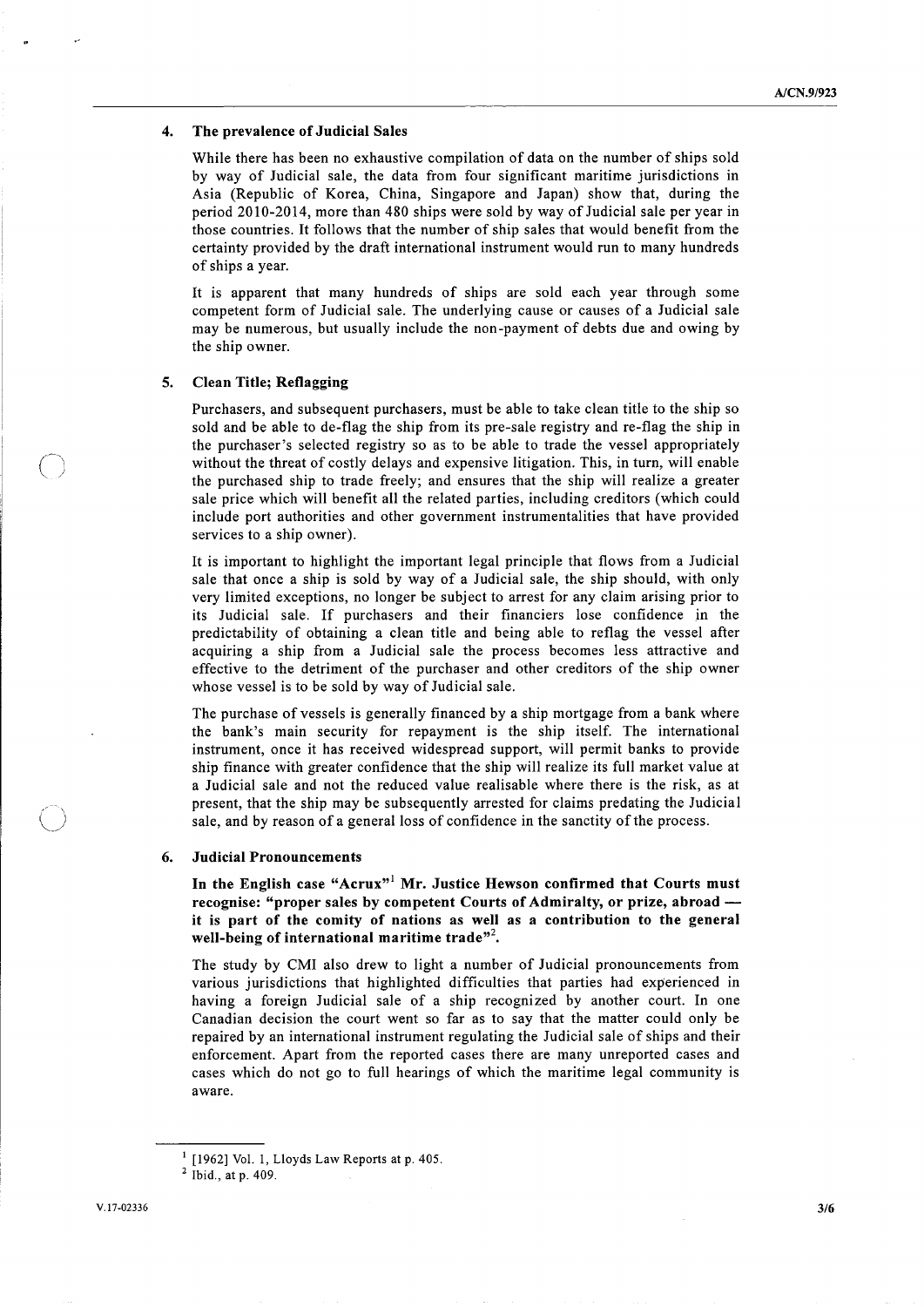Most importantly, the judiciaries of many countries have observed that the need to recognize Judicial sales by foreign, competent courts forms part of the comity of nations and contributes to the general well-being of international trade.

There is currently no international instrument that addresses the recognition of Judicial sales. Nor is there any instrument that adequately protects purchasers from prior claims and which addresses the de-registration on re-flagging and re-registration of ships from and to national registries.

As there is currently no international instrument dealing with the recognition of foreign Judicial sales of ships it can be said, with some confidence, that in this regard maritime transportation is neither secure nor efficient and hinders rather than promotes global trade and the world economy. The need for intervention by inter-governmental and international organizations has been clearly recognized both Judicially and by national and international maritime bodies. The recognition of foreign Judicial ship sales is fundamental to international maritime law.

The difficulties that arise when one country will not recognize an order for the Judicial sale of a ship in another country has been succinctly summarized as follows:

(1) It is an affront to the Court and the State ordering the sale;

(2) It represents a refusal by that country to abide by the decisions of a Court in another country, and an exception to a rule honoured by most nations in the world;

(3) If other countries, or other debtors, decided to follow this bad example, it could create confusion in the area which can be effectively controlled only with the good faith of all seafaring nations.<sup>3</sup>

The recognition of Judicial sales at an international level has also been highlighted in the Canadian case of the ship "Galaxias"<sup>4</sup> where the Court noted that:

(1) While a purchaser on a Judicial sale will take a clean title free and clear of all encumbrances according to the laws of Canada and notwithstanding that it is clear that Canadian Courts desire and expect that the Courts and Governments of other nations will respect its orders and judgments, particularly in the area of maritime law, however this was not an area over which a national jurisdiction exercises control, nor is it appropriate that it attempt to do so;

(2) International regulation of the Judicial sales was necessary; and

(3) In order to promote the free flow of maritime traffic, countries have, generally speaking, agreed to apply a uniform set of admiralty rules and laws. This would not, however, prevent any country from legally completely ignoring or setting aside any normally accepted practice or any law which is universally recognized in admiralty matters or even a rule of law which that country might previously have adopted by treaty. This is precisely what territorial jurisdiction means, and, until there exists some world authority with a superior globally enforceable overriding jurisdiction this is what we all must live with. $\cdot$ 

In commenting on judicial orders for the sales of ships that did not ensure the passing of clean title, the same Court noted that admiralty lawyers and all lay people in the shipping world, involved in any way in the purchase and sale of ships, will invariably feel that this would greatly reduce the amounts which can be obtained from court sales of vessels and render some ships completely unsaleable. The legitimate claims of many local and foreign creditors would thus be defeated by the resulting low bids made at the auction conducted by the court seized of the case.

 $\bigcirc$ 

<sup>&</sup>lt;sup>3</sup> Associate Chief Justice Noel in Vrac Mar Inc. v Demetries Karamanlis et al [1972] FC 430 at p. 434 (Canada).

<sup>4</sup> (1988) LMLN 240, being a judgment of the Federal Court of Canada.

<sup>5</sup> Ibid. at p. 11 of the judgment.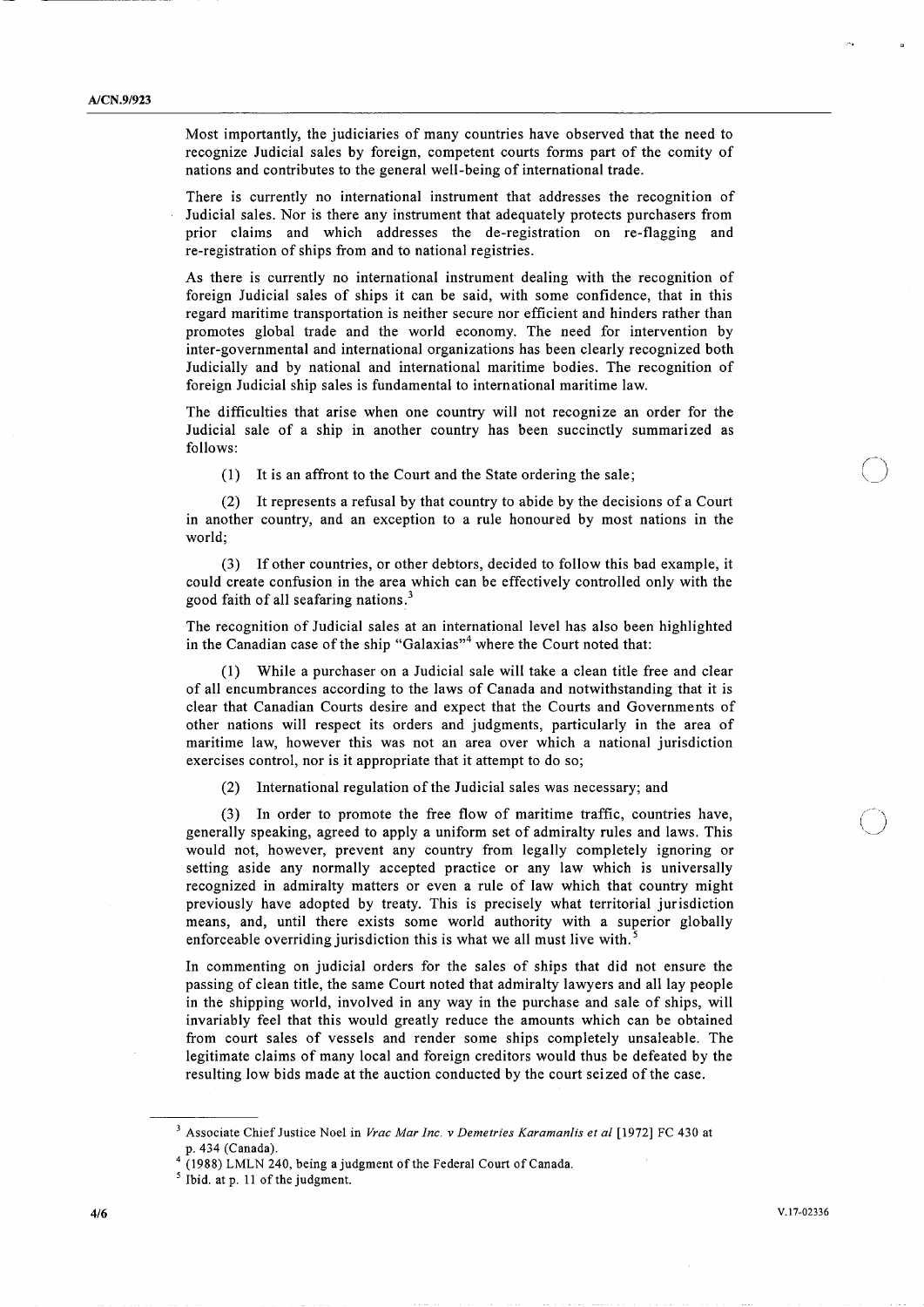In order for the recognition of foreign Judicial ship sales to be uniformly accepted by way of an international instrument, the intervention of UNCITRAL would be of considerable benefit to the international maritime community.

Necessary and sufficient protection should be provided to purchasers of ships at Judicial sales by limiting the remedies available to interested parties to challenge the validity of the Judicial sale and the subsequent transfer of the ownership in the ship.

#### 7. Other Conventions

The International Convention on Maritime Liens and Mortgages, 1993 has not been successful as it contains controversial provisions which do not solve the problems of the recognition of foreign Judicial sales, and the wording with respect to recognition is more in the nature of denying recognition, rather than granting recognition of the Judicial sale. However, wherever possible, the draft international instrument has been prepared so that its provisions do not conflict with those set out in the Maritime Liens and Mortgages Convention.

While the International Convention Relating to the Arrest of Sea-going Ships, 1952 been prepared so that its provisions do not conflict with those set out in the Maritime Liens and Mortgages Convention.<br>While the International Convention Relating to the Arrest of Sea-going Ships, 1952<br>seeks to regulate t provide for the Judicial sale of a ship.

> The International Convention on the Arrest of Ships, 1999 mentions the Judicial or forced sale of ships, but only in the context of its article 3.3, allowing, as an exception to the general rule, the arrest of a ship owned by a person not liable for the claim.

### 8. International Maritime Organization (IMO)

CMI first approached the IMO Legal Committee in view of its past involvement with the Maritime Liens and Mortgages Conventions, and made an information presentation to the IMO Legal Committee in 2015 with a view to making a formal request twelve months later that it add this work to its agenda.

A further presentation was made in June 2016. Two sponsors were required for that work and in the lead up to the IMO Legal Committee meeting in 2016, China and the Republic of Korea agreed to sponsor this work. The IMO Legal Committee did not accept the proposal for the inclusion of this work on its agenda. It was, however, left open for the matter to be raised again at a later date.

The views expressed by delegates at the time included: while it was felt that this was an important subject of interest to the Committee some considered it to be a matter of private and commercial law and did, therefore, not fall within the remit of the Committee; some delegations appeared not to want to take on new work, although other delegations highlighted that they accepted foreign Judicial sales of ships in their national legislation and that it entailed a lot of benefits, in particular because it provided certainty towards stakeholders; others pointed out that it was also an important issue from the perspective of the port industry, as arrests of vessels can negatively affect efficient port operations.

#### 9. Hague Conference on Private International Law (HCCH)

After the IMO Legal Committee had declined to take on this project, CMI approached the Hague Conference, which was working on its project entitled the Recognition and Enforcement of Foreign Judgments. Representatives of CMI attended the recent meeting of the Special Commission on the Recognition and Enforcement of Foreign Judgments of HCCH, held between 16 and 24 February 2017 at which a presentation was made on behalf of CMI to suggest that the CMI's draft Instrument on the Judicial Sale of Ships could be accommodated within that work. It was decided, however, by that Commission, not to proceed down that route. CMI was therefore invited to present an information paper to the Council of HCCH on 15 March 2017 so that consideration could be given at the HCCH Council